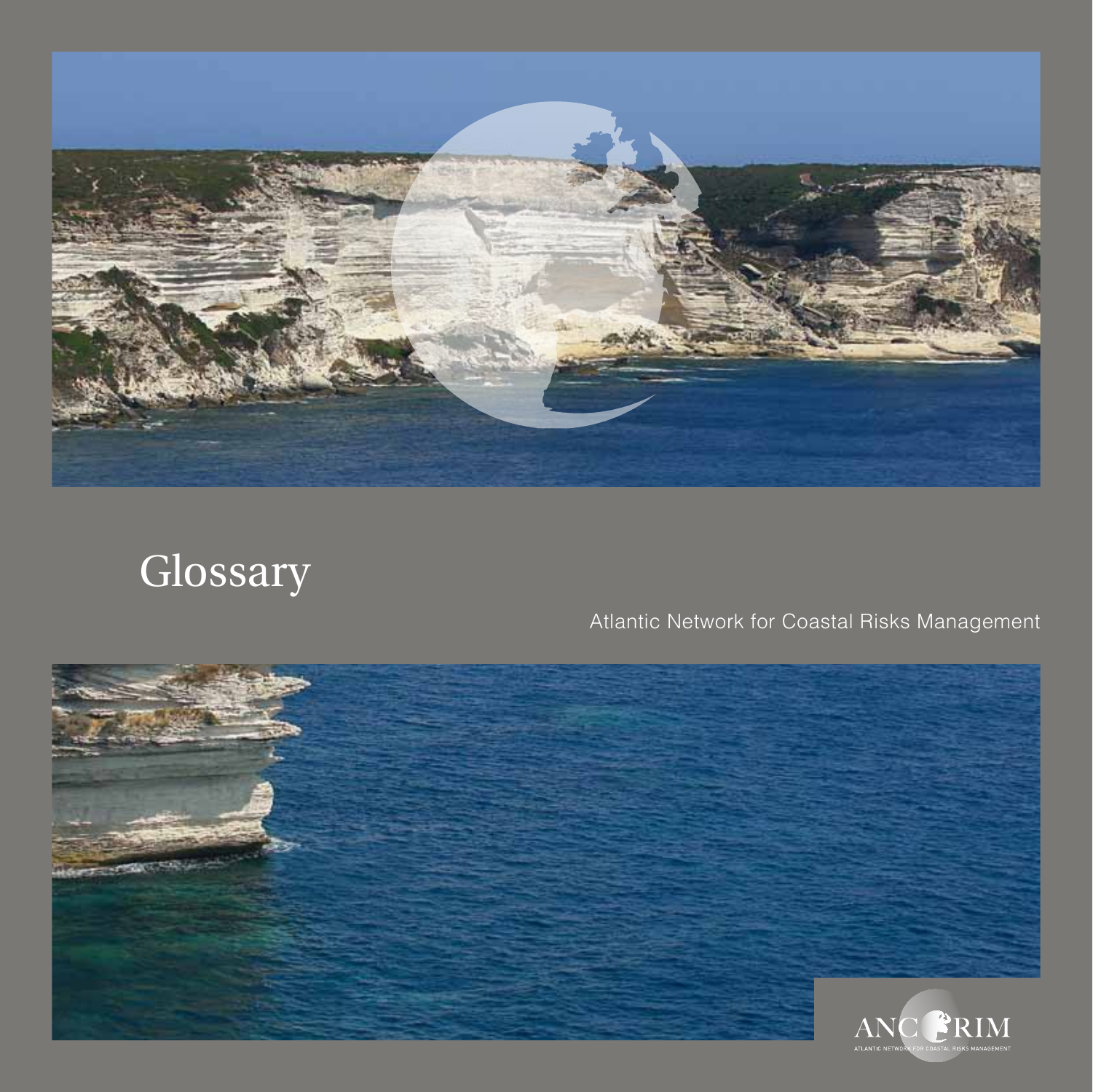

St jean-de-Luz, Aquitaine (France)

# **CONTENTS**

|         | 14 |
|---------|----|
| $B - C$ | 05 |
| $D - E$ | 06 |
| $F - G$ | 07 |
| $H - P$ | 08 |
| $R-S$   | 09 |
| $S - V$ |    |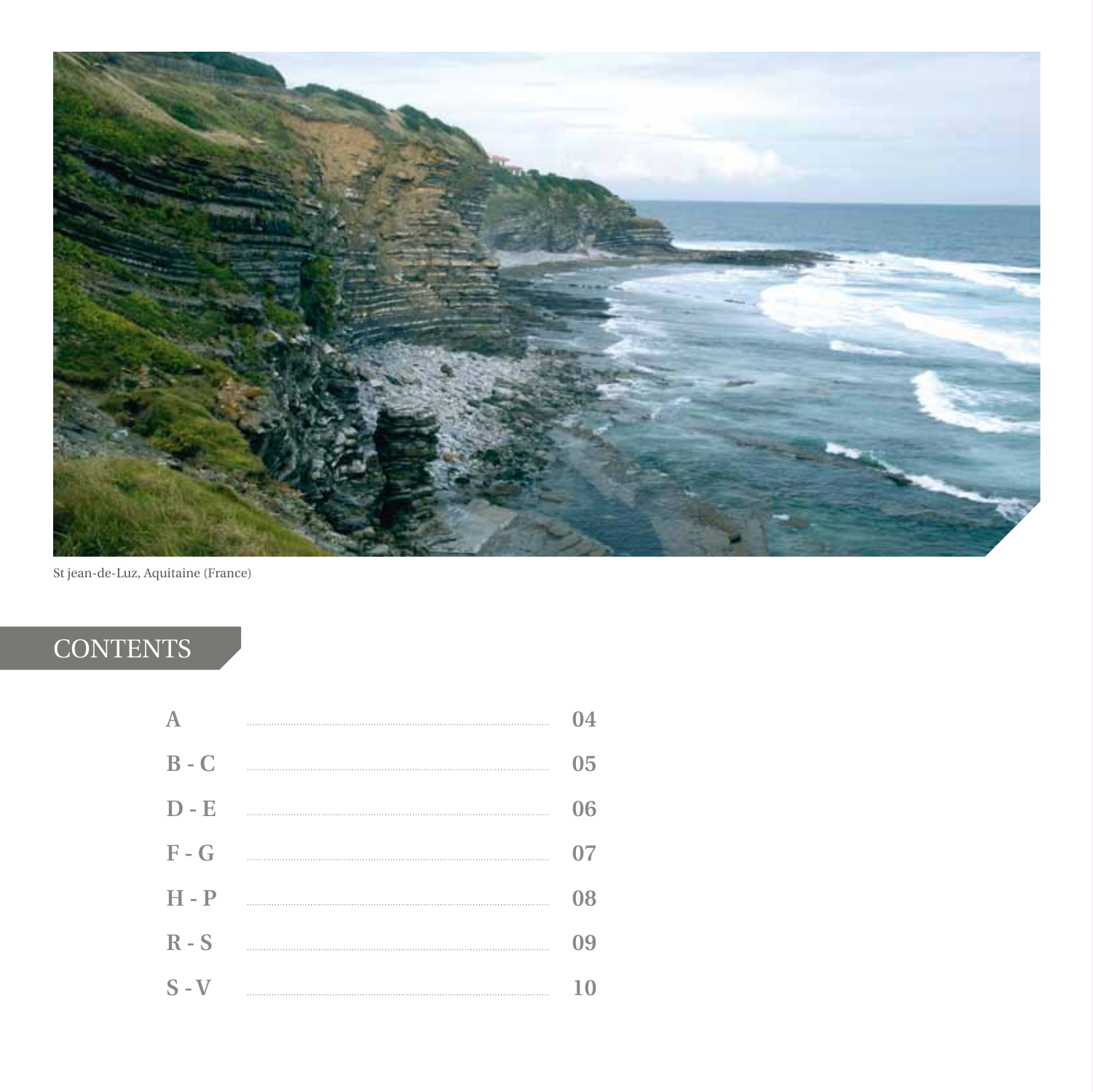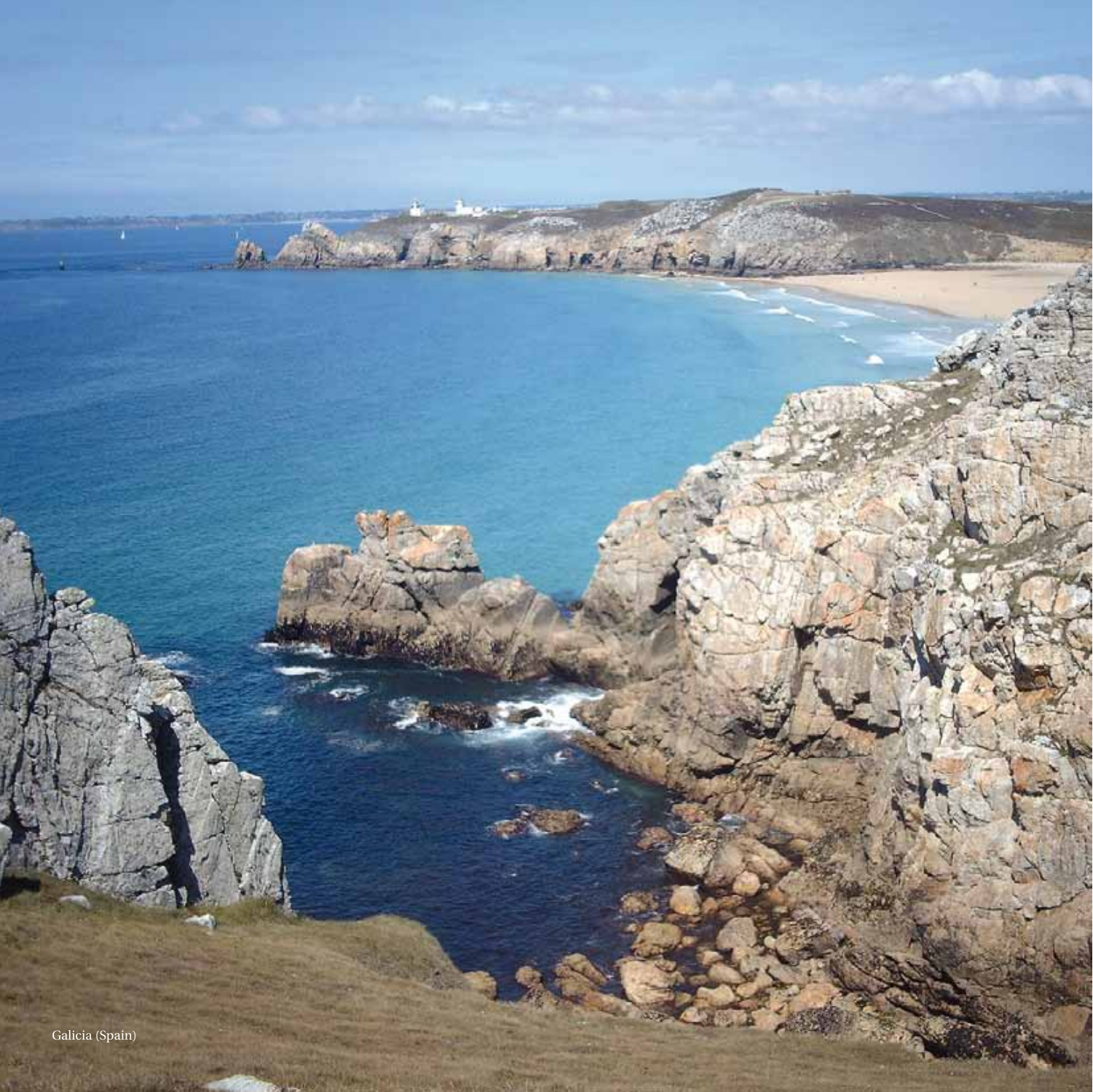### Animal community

Group of species that live in the same region or time. They often have biotic interactions among them, such as competitiveness or predation.

#### Anthropic activity

Any action or intervention made by a human being. Deforestation, fishing, agriculture, and most carbon gas emissions to the atmosphere are anthropic activities.

#### Aquaculture

The science, art, and business of cultivating marine or freshwater fish or shellfish in pools, cages or other ways of confinement which allows product to be harvested directly.

#### Adaptation

Adjustment in natural or human systems as a response to a predicted (climatic) stimulus or to its effects, which reduces damage or exploits beneficial opportunities.

#### Adverse effects of climate change

Changes in the physical environment, or in the flora and fauna as a result of climate change which have important harmful effects on the composition, recuperation or productivity of natural ecosystems, or species, or on the operation of socioeconomic systems, or on the human health and welfare.

#### Aerosol

A substance consisting of very fine particles of a liquid or solid suspended in a gas. (Source: GreenFacts)

#### Anthropogenic

Caused by humans or human activity. (Source: GreenFacts).

#### Atmosphere

The gaseous mass surrounding the earth. The atmosphere is composed of nitrogen (78%), oxygen (21%), and trace gases such as argon, helium, carbon dioxide and ozone. (Source: GreenFacts).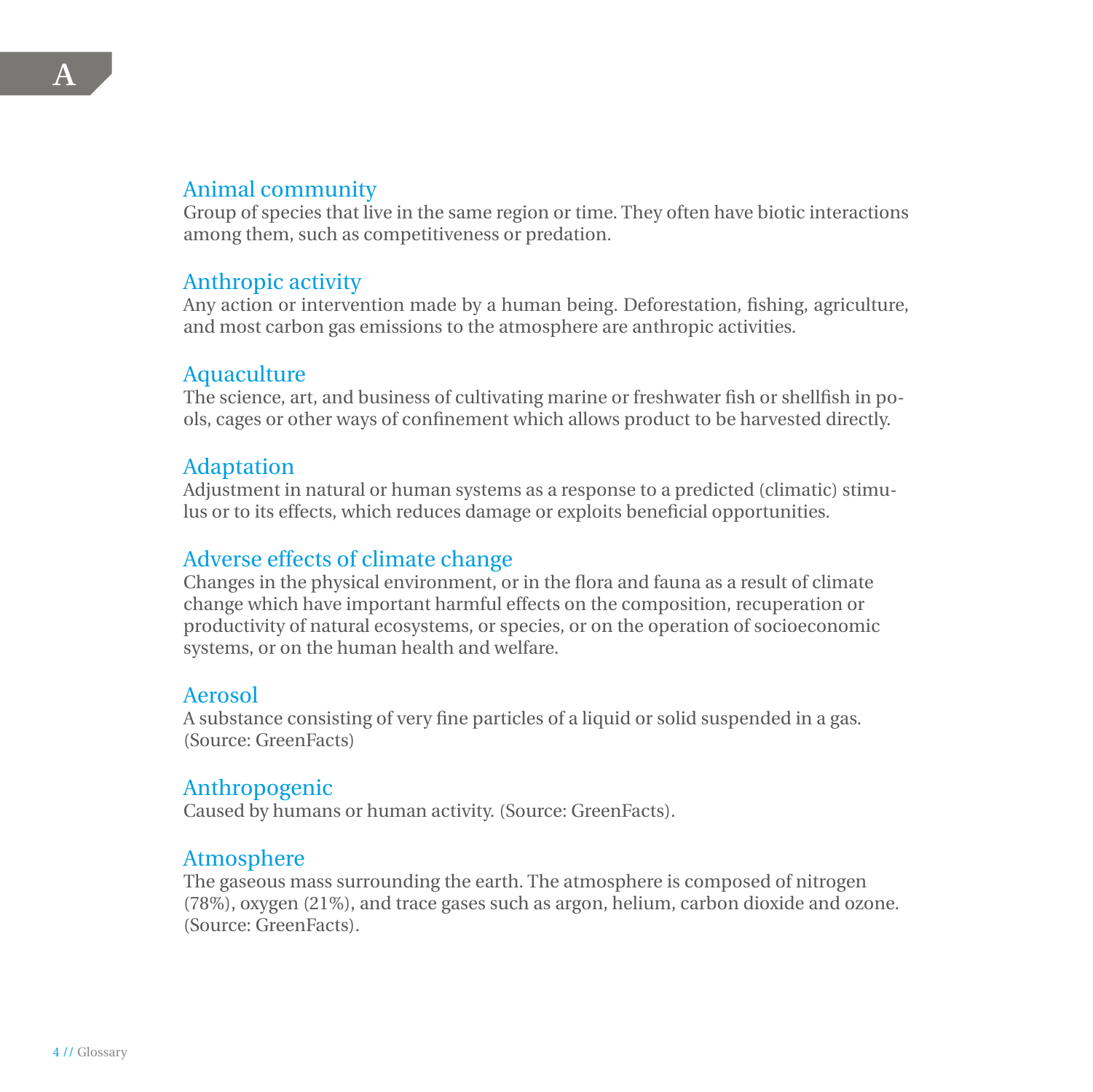The number, variety and variability of organisms. It includes the diversity of a species (genetic diversity), among different species (species diversity) and among ecosystems (ecosystem diversity). (Source: GreenFacts).

# Carbon dioxide (CO2)

A colourless, odourless and incombustible gas present in low concentrations in the atmosphere. It is formed when any fuel containing carbon is burned. Plants use carbon dioxide in photosynthesis.

# Climate change

Long-term fluctuations of temperature, rainfall, wind and all the components of the earth's climate. It is also caused directly or indirectly by human activity which changes the composition of the global atmosphere.

# Climate impacts

Causes (positives or negatives) of climate change on the natural and human systems.

#### Climate scenario

Credible representation, often simplified, of future climate, based on a coherent series of climate relationships. It is used to research possible consequences of anthropogenic climate changes. It is normally used as an auxiliary tool for the elaboration of impact models.

#### Climate system

The whole atmosphere, hydrosphere, biosphere and geosphere, and their interactions.

# Coastal exploitation

Concentration of the economic activity in coastal areas as a result of the urban growth, industrial activities, tourism and irrigation.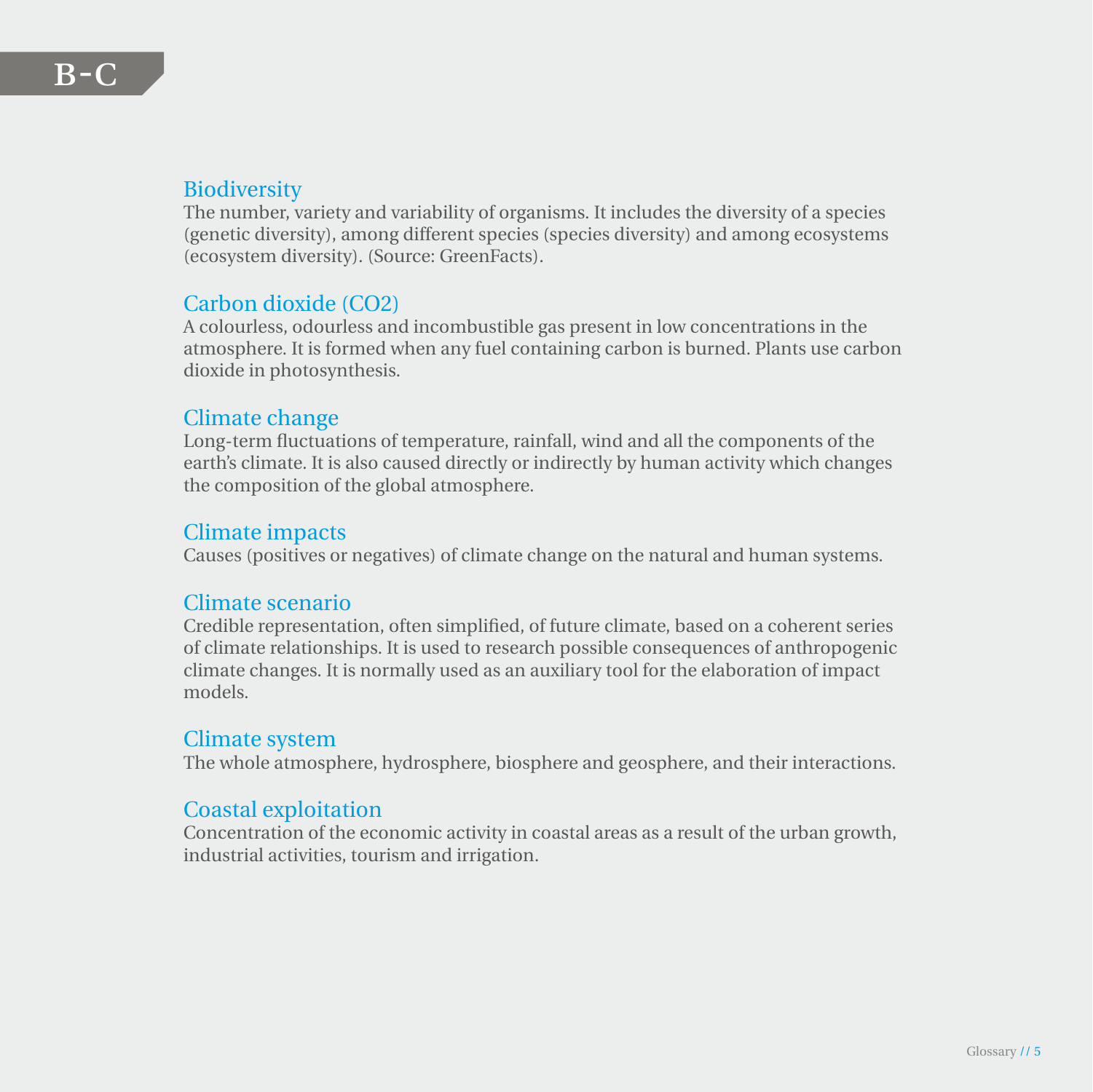### Deforestation

Change of forest lands into other kinds of lands as a result of human activities.

#### Deposit

One or more components of the climatic system in which a greenhouse gas is stored, or a precursor of a greenhouse gas.

#### **Desertification**

Deterioration of dry-lands caused by several factors, such as climate change and human activity.

#### Ecosystem

A system formed by communities of plants, animals, fungi and microorganisms, as well as by the lifeless environment that surrounds them, and its interactions as an organic unit. (Source: Glossary of Climate Change Terms).

#### Emissions

A discharge of greenhouse gases or their precursors into the atmosphere in a specific area or period of time.

# European Commission

The executive body that represents and defends the general interests of the Union and is the instigating force of this institutional system. The body is responsible for proposing legislation, administration and executes community policies, applies Community law (together with the Court of Justice) and negotiates international agreements.

#### Eustatic change

Alteration of the global sea levels caused by the ocean. In general, there are regionally persistent movements in the long-term.

#### Eutrophication

Enrichment of chemical nutrients (especially phosphorus and nitrogen) in an ecosystem.

#### **Exposure**

Cells' contact in an organism with a substance, microorganism or radiation.

# $D-F$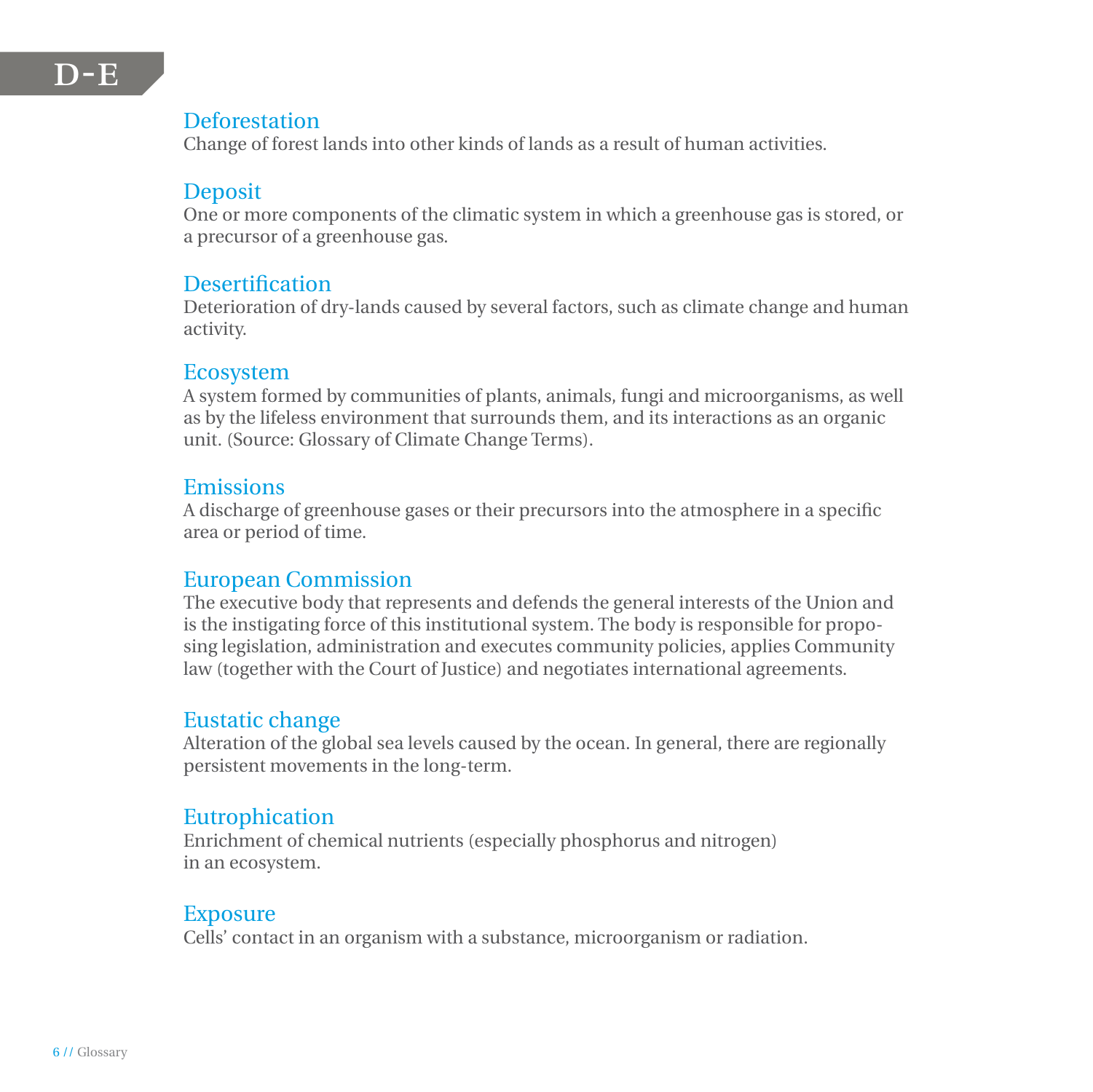#### Feedback

The process by which a system responds to a disturbance that makes it deviate from its initial state. (Source: GreenFacts).

#### Fossil fuels

Geological deposits of organic fuel matters which are buried and were created by the decomposition of plants and animals, and, afterwards, were turned into crude oil, carbon, natural gas or heavy oils because they were under the heat and pressure of the earth's crust for centuries. (Source: GreenFacts).

#### Greenhouse gases

Gaseous constituents of the atmosphere, both natural and anthropogenic, that absorb and emit infrared radiation.

# Global warming potential

Effect of integrated warming throughout time that produces an emission of 1 kg of a greenhouse gas, in comparison with the caused by CO2. (Source: GreenFacts).

#### **Groyne**

A wall or jetty built of stone or wood out from a riverbank or seashore, which cuts the stream at any place in order to change its course.

#### Gulf stream

Warm stream of oceanic water which flows from the Gulf of Mexico to the European coasts. It gives Europe the necessary heat to have warmer weather in winter, even warmer than in North American regions, at the same latitude. (Source: GreenFacts).

#### Human Community

Group of human beings with something in common.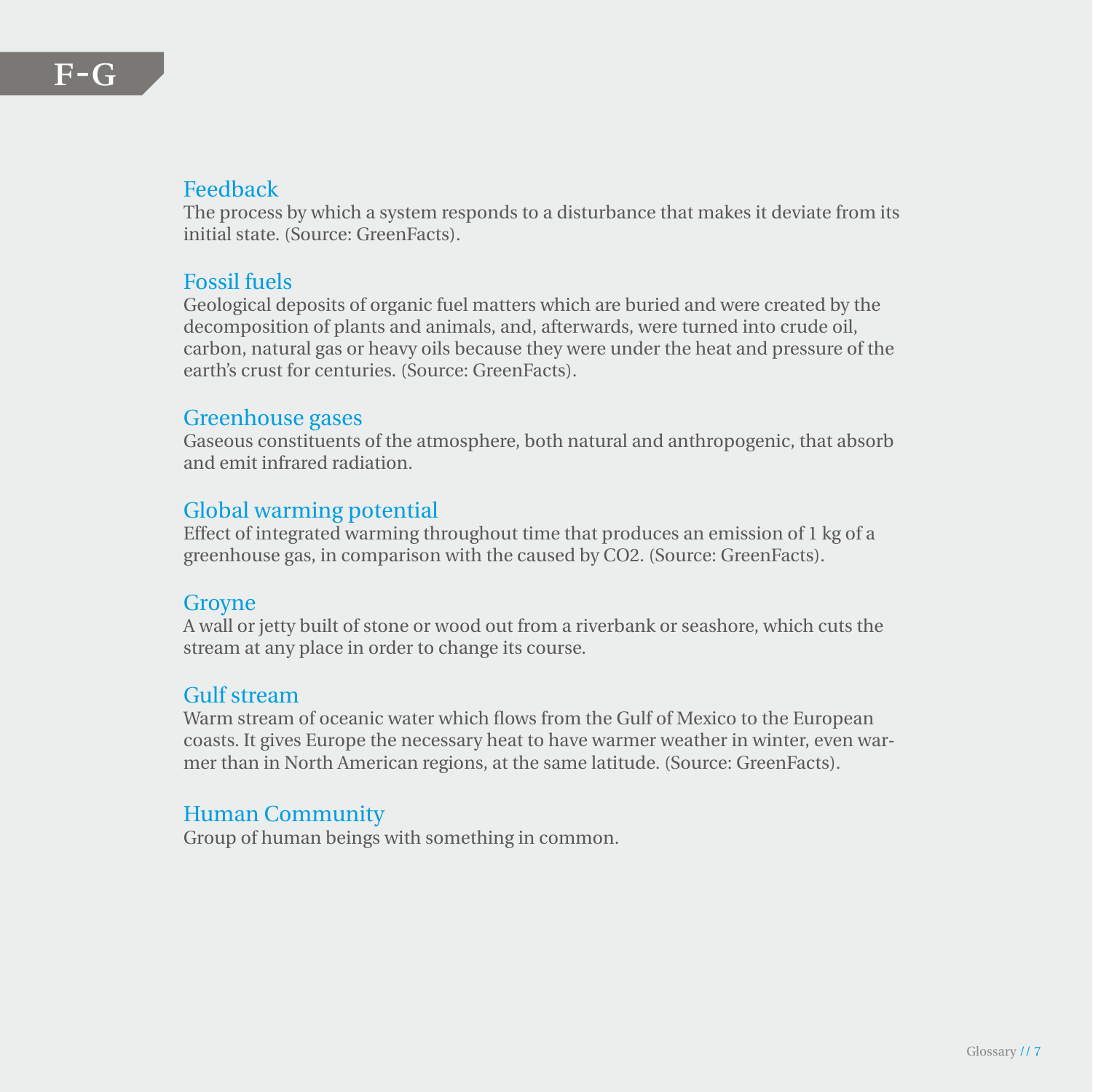#### Methane

It is a colourless, flammable, nontoxic gas with the chemical formula CH4. It is formed naturally by the decomposition of organic matter. Methane is also a major component of natural gas (Source: GreenFacts).

#### **Mitigation**

Anthropogenic intervention to reduce the sources or improve the consequences of greenhouse gases emission.

#### Nitrogen oxide

Colourless and incombustible gas whose formula is N2O. Bacteria produce this gas in a natural way. The cattle sector and industry are the main anthropogenic sources of emission. In the atmosphere it is a powerful greenhouse gas. (Source: GreenFacts).

#### Ph

A measure of the concentration of protons (H+) in a solution and, therefore, its acidity or alkalinity. In layman's terms the "pH» value is an approximate number between 0 and 14 that indicates whether a solution is acidic ( $pH < 7$ ), basic ( $pH > 7$ ) or neutral ( $pH = 7$ ). (Source: GreenFacts).

#### Population

Group of people inhabiting a specified area or who share similar characteristics (such as occupation, age, etc).

#### **Poverty**

Serious lack of welfare.

#### Progradation

Continental growth out into the sea by the deposition of matters in the coastal region.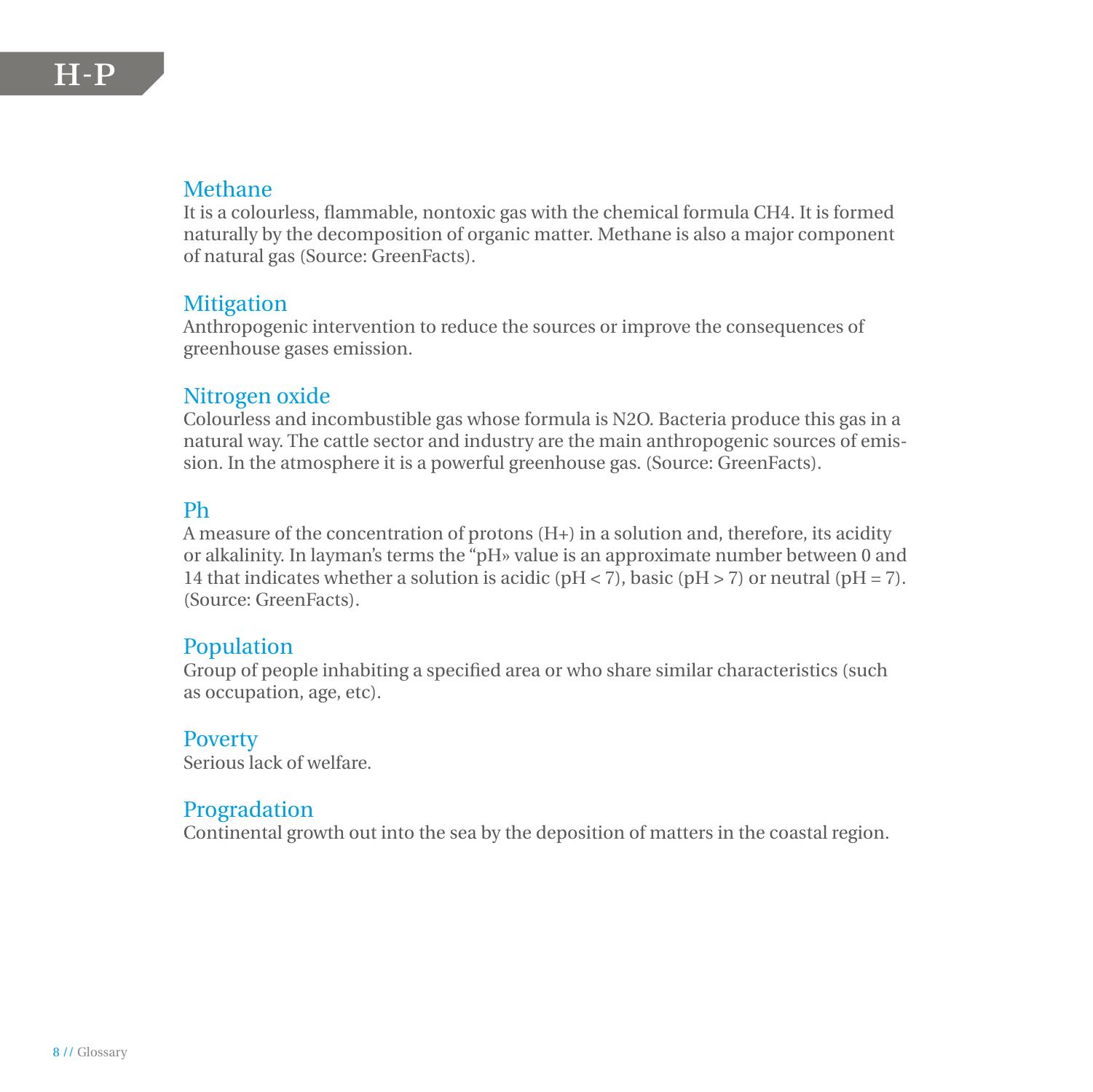#### Radioactive forcing

External perturbation in the radioactive energy budget of the Earth's climate system, which may lead to changes in climate parameters. It is measured in the upper edge of the troposphere as a result of internal changes in the composition of the atmosphere, or changes in the external supply of solar power. It is expressed in W/m2.

#### Reforestation

Planting of forests on lands that have previously contained forest but have since been converted to some other use.

#### Risk

The probability that something will cause injury or harm.

#### Risk assessment

A process through which the risk components are estimated with a probability method (quantitative or qualitative).

#### Salinity

A measure of the salt concentration of water. (Source: GreenFacts).

#### **Salinization**

Accumulation process of salt in soils.

#### Scenario

A plausible and often simplified description of how the future may develop, based on a coherent and internally consistent set of assumptions about key driving forces and relationships.

#### **Sensibility**

Degree to which a system is affected, negative or positive, by stimulus related to the climate.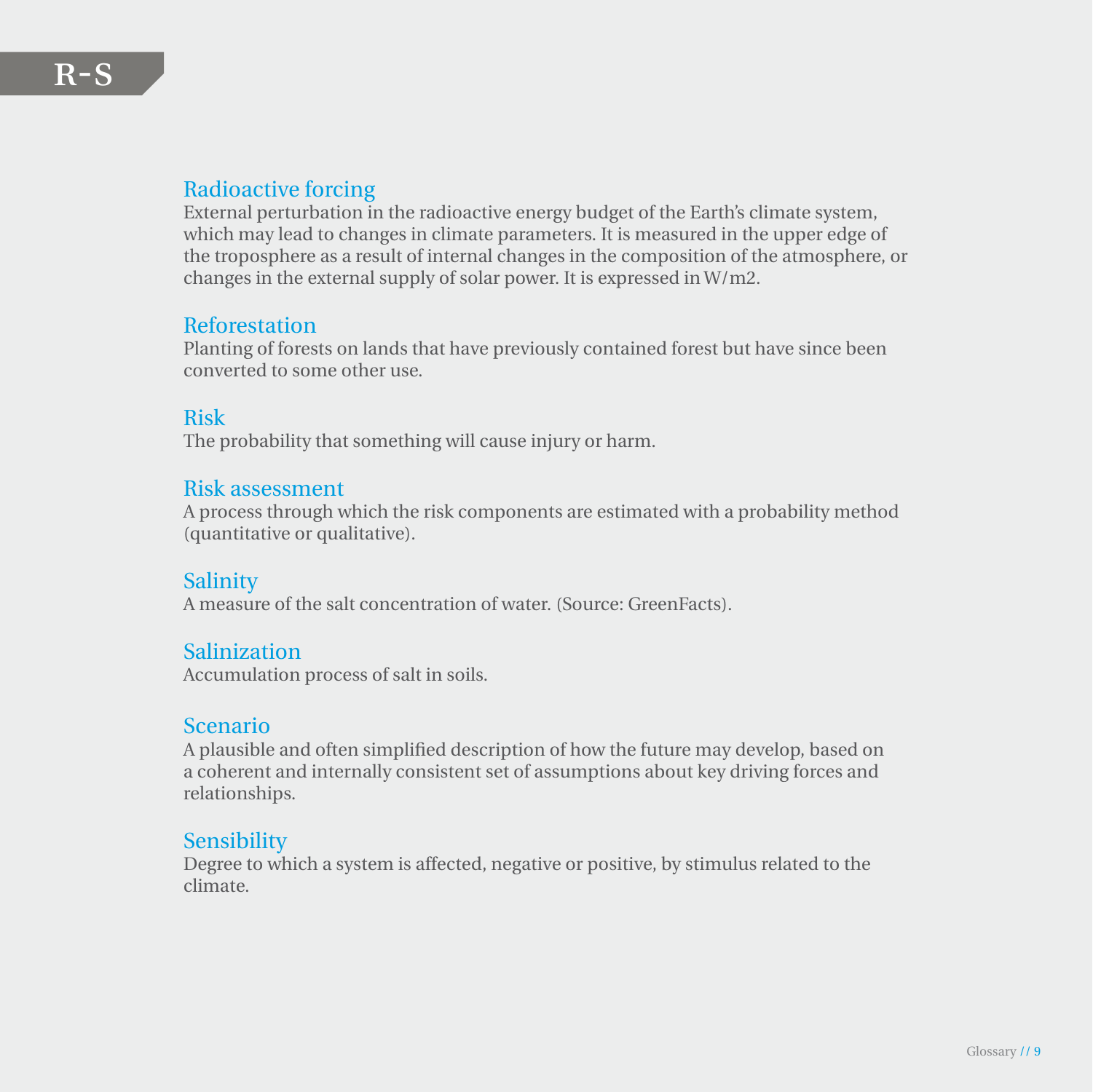#### Source

Any process or activity that emits a greenhouse gas, an aerosol or a precursor of a greenhouse gas into the atmosphere.

#### Species

A group of organisms that differ from all other groups of organisms and that are capable of breeding and producing fertile offspring. This is the basic unit of classification of plants and animals (Source: Glossary of Common Terms and Definitions in Marine Biology).

#### Storm surge

A rise in coastal water level caused by regional low pressure area and water pushed toward coastal shores by prolonged wind forces.

# Sustainability

A condition in which the necessities of current and local population can be met without compromising the ability of future generations or populations of other regions to satisfy their needs.

#### **Synergy**

The interaction of two or more agents or forces so that their combined effect is greater than the sum of their individual effects.

# **Uncertainty**

An expression of the degree of our knowledge related to a risk, or the degree of ignorance of a value. It can result from lack of information or from disagreement about what is known or even knowable.

# Vulnerability

Point in which a system is capable or not of facing up to the negative effects of climate change, climate variability and extreme phenomena.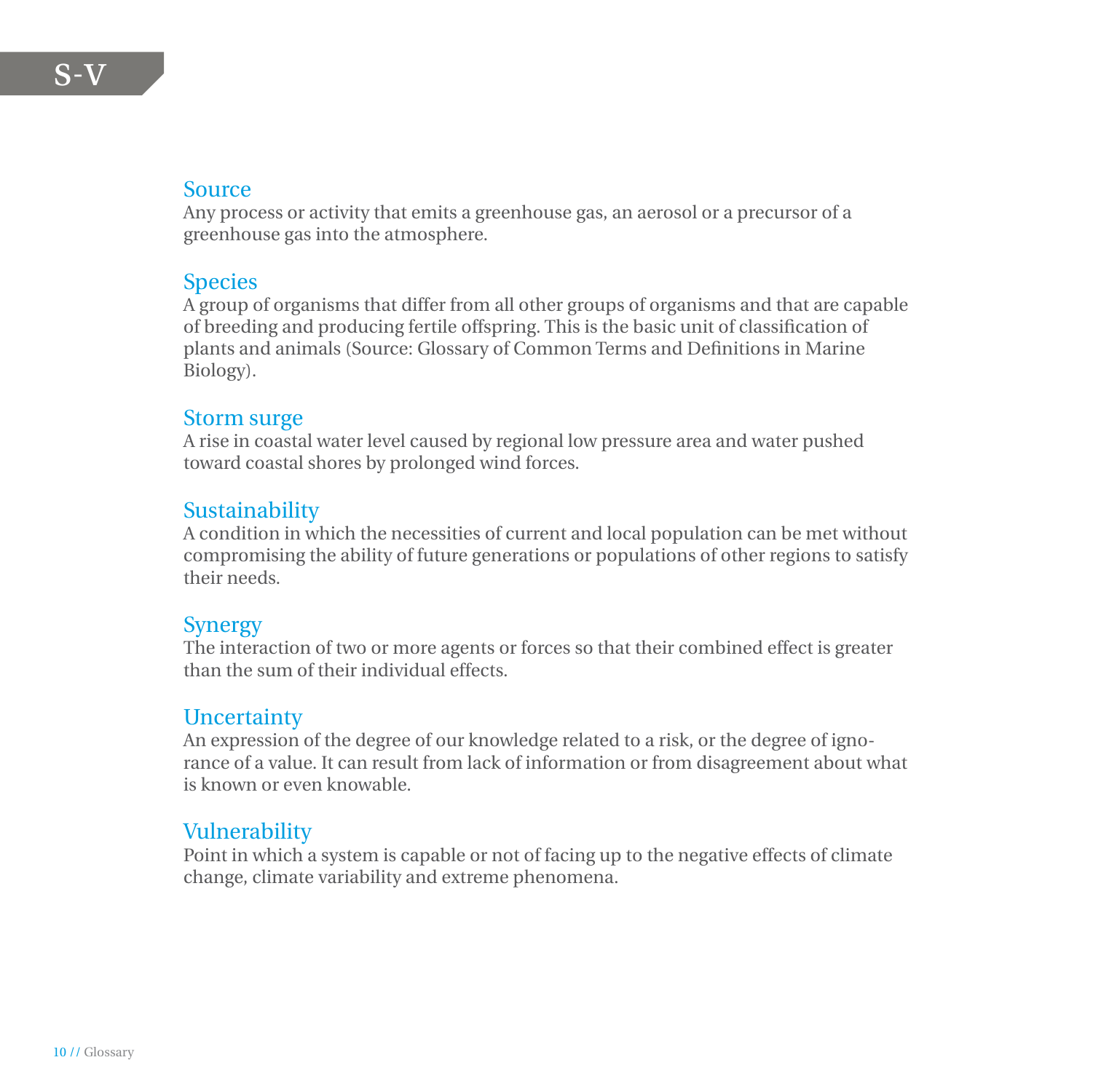

我们与小人

**A** 

**Provincial** 

**Tuna** 

**Then** 

<u> Engineerin (</u>

**MAR**